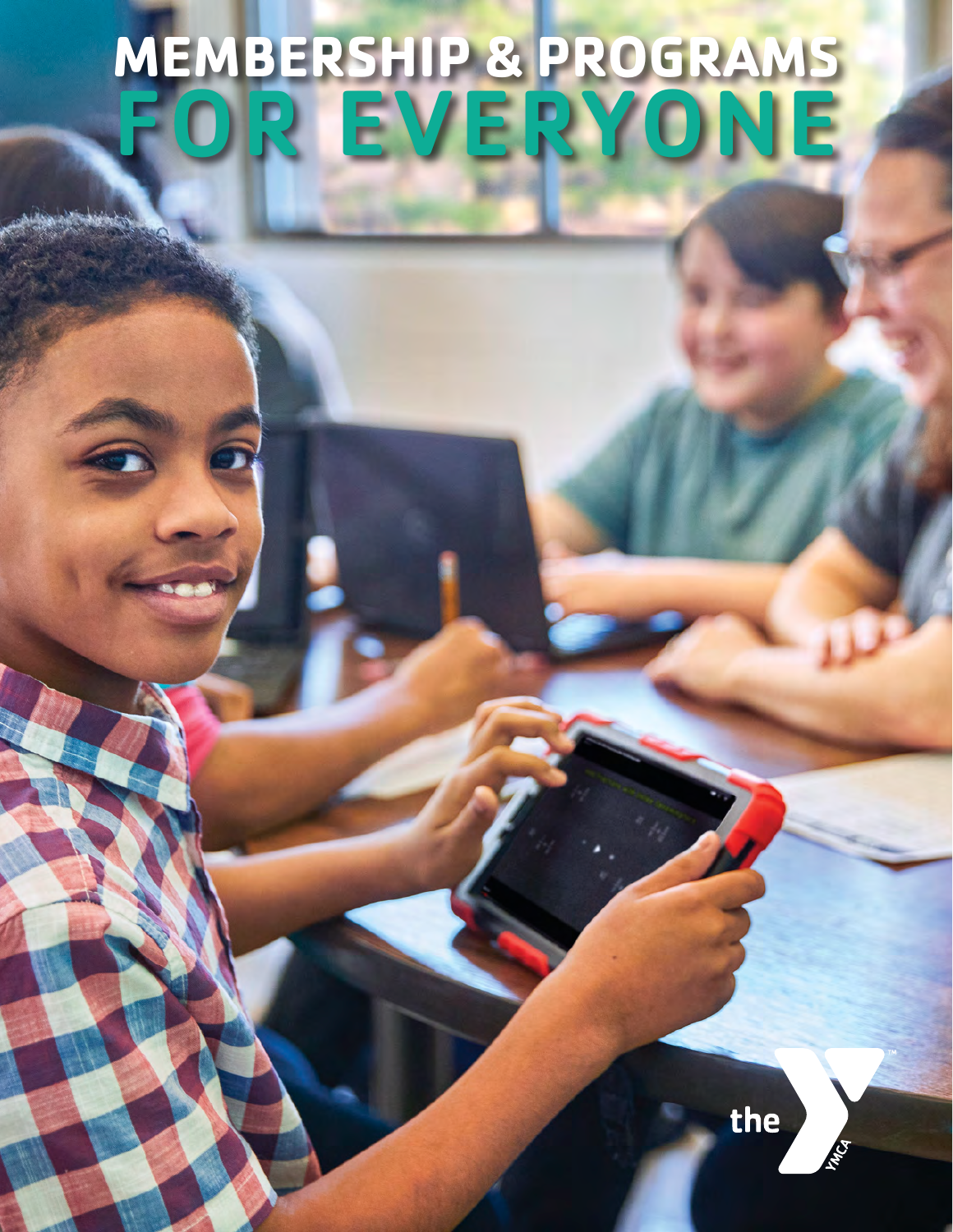# **STRENGTHENING OUR COMMUNITY** One member at a time

## Membership for Everyone

Giving back is one of the pillars of the Capital District YMCA. Through the tireless efforts and generosity of our donors, we serve those who need our programs and services but are facing financial roadblocks. Without our donors, this would not be possible.

# Services & Programs

Our commitment covers a range of programs and services, from general membership to childcare and summer camp. Our commitment covers all ages, from infants to seniors.

The scholarship we provide is based upon the type of assistance you need, from an individual membership to coverage for your whole family, and takes into consideration your household income.

### Time Frame

Your membership in the Capital District YMCA begins today.

Please include the documents requested when submitting your completed MFA application for consideration. This process is the same for general membership, childcare, and summer camp.

For our childcare and other services, we will contact you with payment information and to let you know how soon your child(ren) can start.

# **Questions**

We're here to help, so let us know if you have questions. We have staff ready to help at all our branches. Simply ask for our membership coordinator, or email billing@cdymca.org.

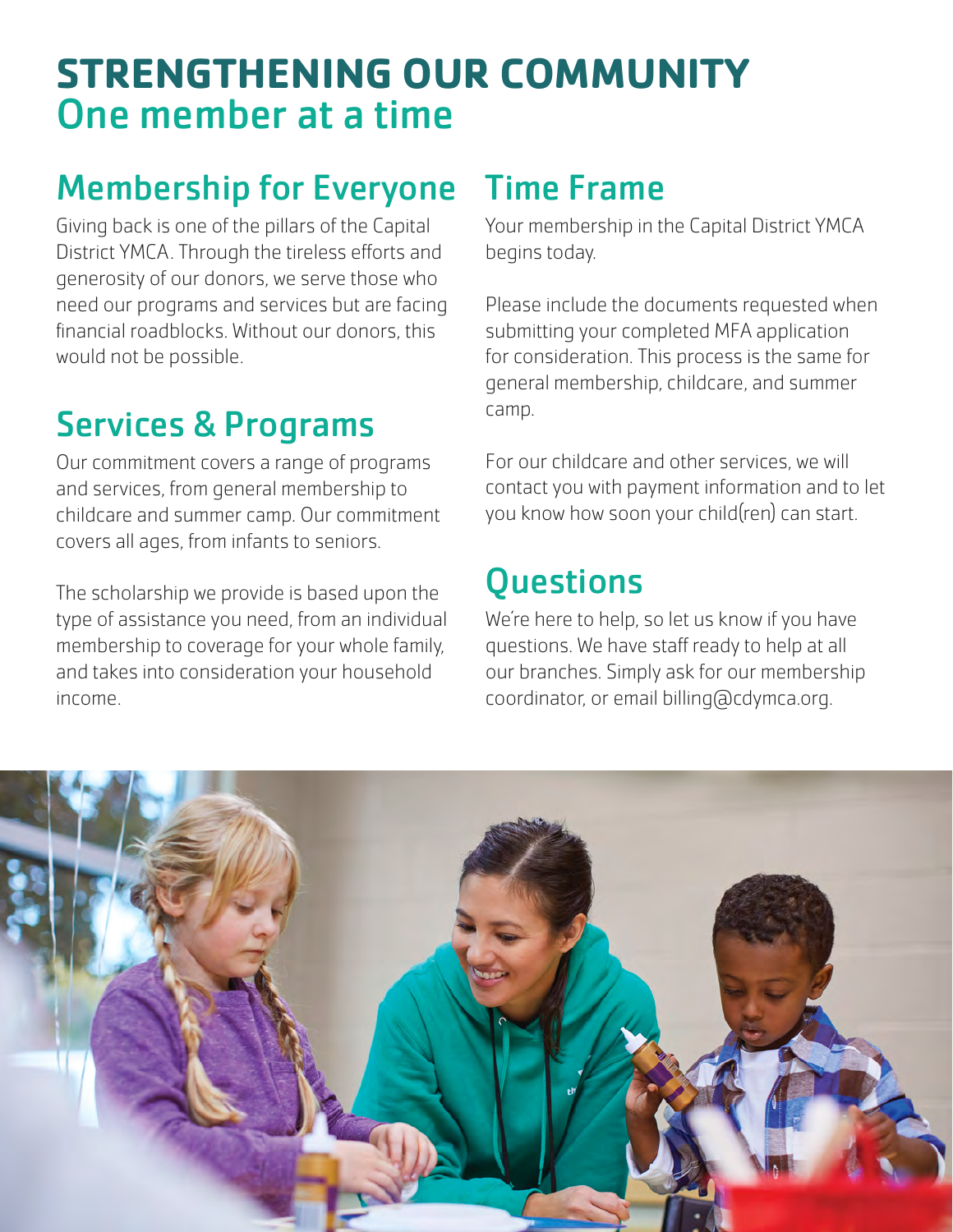# **Membership & Programs for Everyone**

| Today's Date: _____________________                                     |                                                                                                               |
|-------------------------------------------------------------------------|---------------------------------------------------------------------------------------------------------------|
|                                                                         |                                                                                                               |
| Your privacy is very important to us. This information is confidential. | Please answer all questions below and submit documents requested along with your completed application.       |
|                                                                         | I'm interested in help with: Membership Childcare Camp Specific Program: __________________________           |
| Please let us know what level of membership assistance you need:        |                                                                                                               |
|                                                                         | Two Adult family One Adult Family Adult Young Adult Couple Senior Senior Couple<br>Youth                      |
| camp. You'll find all our locations listed at cdymca.org.               | Do you need financial aid to afford Summer Camp? Please contact us at the branch where your child will attend |
|                                                                         |                                                                                                               |
|                                                                         |                                                                                                               |
|                                                                         |                                                                                                               |
|                                                                         |                                                                                                               |
|                                                                         |                                                                                                               |
|                                                                         |                                                                                                               |
| Total number of people in your household _________________________      |                                                                                                               |
|                                                                         |                                                                                                               |

#### Proof of Household Income

Please provide all items from Section A. If no one in your household completes a 1040 Tax Form, you have no pay stubs, and are not seeking help with childcare, please provide at least one item from Section B and Section C.

#### Section A

- 1. Latest 1040 Tax Form
- 2. 2 pay stubs
- 3. Child support documents (if applicable)

#### Section B

W2 Form Social Security Benefit Statement Current 1099 Form Unemployment documentation DSS Award letter

#### Section C

Please submit a letter on official letterhead from:

- School administrator
- Your employer
- Church official

#### Special Financial Circumstances

Please tell us about special financial circumstances such as the loss of a job, the death of a spouce, a medical illness, or other circumstances impacting your financial situation.

I certify that the information provided here is accurate and complete to the best of my knowledge, and that I have provided all available documentation, as requested.

\_\_\_\_\_\_\_\_\_\_\_\_\_\_\_\_\_\_\_\_\_\_\_\_\_\_\_\_\_\_\_\_\_\_\_\_\_\_\_\_\_\_\_\_\_\_\_\_\_\_\_\_\_\_\_\_\_\_\_\_\_\_\_\_\_\_\_\_\_\_\_\_\_\_\_\_\_\_ \_\_\_\_\_\_\_\_\_\_\_\_\_\_\_\_\_\_\_\_\_\_\_\_\_\_\_\_\_\_\_\_\_\_\_\_\_\_\_\_